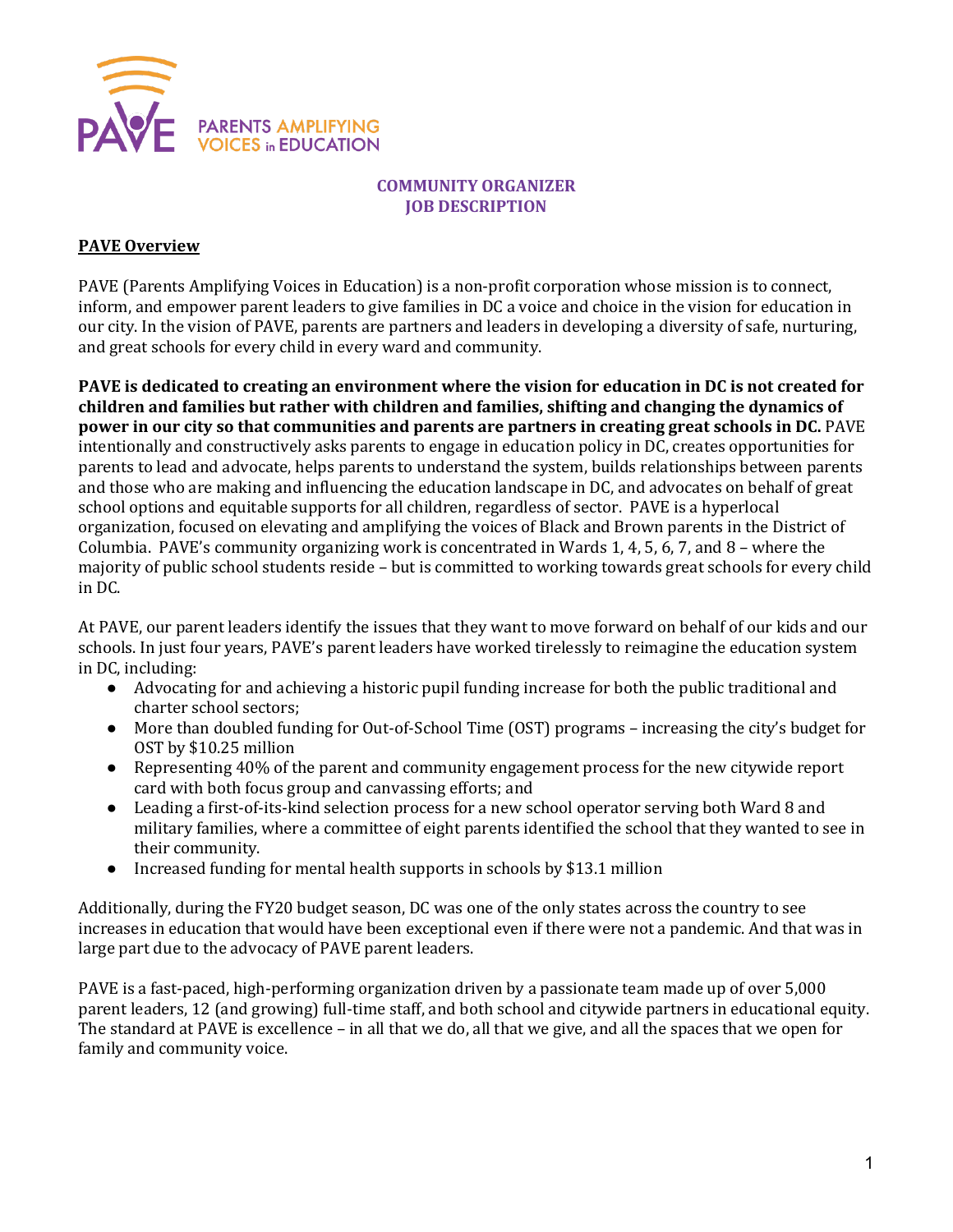

## **The Role**

Reporting to the Executive Director, the Community Organizer is an integral part of the PAVE Organizing team, helping to reimagine the D.C. education system in partnership with a representative diversity (racial, socio-economic, geographic, school sectors) of parent leaders.

The Community Organizer will learn organizing models (PICO, IAF, Public Narrative, campaign organizing, etc.) on the Community Engagement & Organizing team, referencing those models in team check-ins, daily practices, and professional development opportunities across the organization.

The Community Organizer will also be responsible for grassroots organizing and for building relationships with community-based organizations, local elected officials (ANC, SBOE, Council, Mayor's Office), and schools.

Working in close collaboration on the ground in targeted Wards and communities with PAVE's parent leaders, the Community Organizer will continue PAVE's track record of achieving a wide range of community organizing goals including:

- **Growing** the PAVE network of Emerging Parent Leaders and Active Parent Leaders
- **Developing** PAVE parent leaders to be strong advocates for kids in the education system
- **Increasing** parent voice throughout the education system through parent leadership development, strong networks of PAVE partners (schools and community organizations), and systems leaders who are committed to parents as leaders

Successful candidates will share our vision for parents as partners and leaders in developing a diversity of safe, nurturing, and great schools for every child in every ward and community, regardless of public school sector (DCPS or charter).

# **Responsibilities**

## **Parent Organizing**

- *Grassroots Organizing in Targeted Wards and Communities.*
	- $\circ$  Advance team impact with principles of metrics-based professional organizing models (e.g., PICO, IAF).
	- o Build strong relationships with local and hyper-local elected leaders in targeted Wards and communities (ANC, SBOE, Council, Mayor's Office).
	- $\circ$  Establish partnerships with schools and community-based organizations in order to grow the PAVE parent leader network.
	- $\circ$  Hone organizing skills through 1:1 modeling and feedback opportunities with senior members of the Organizing department and other professional development opportunities.
	- $\circ$  Be a strong local presence in the community through in-person events, social media, canvassing, and tabling, amongst other tactics, in order to identify opportunities to grow trust between PAVE and DC's communities.
- Grow Parent Leaders through Transformational Moments.
	- $\circ$  Develop and expand the number and diversity of parent leaders in targeted Wards and communities, proactively identifying demographic gaps in the PAVE parent leader network.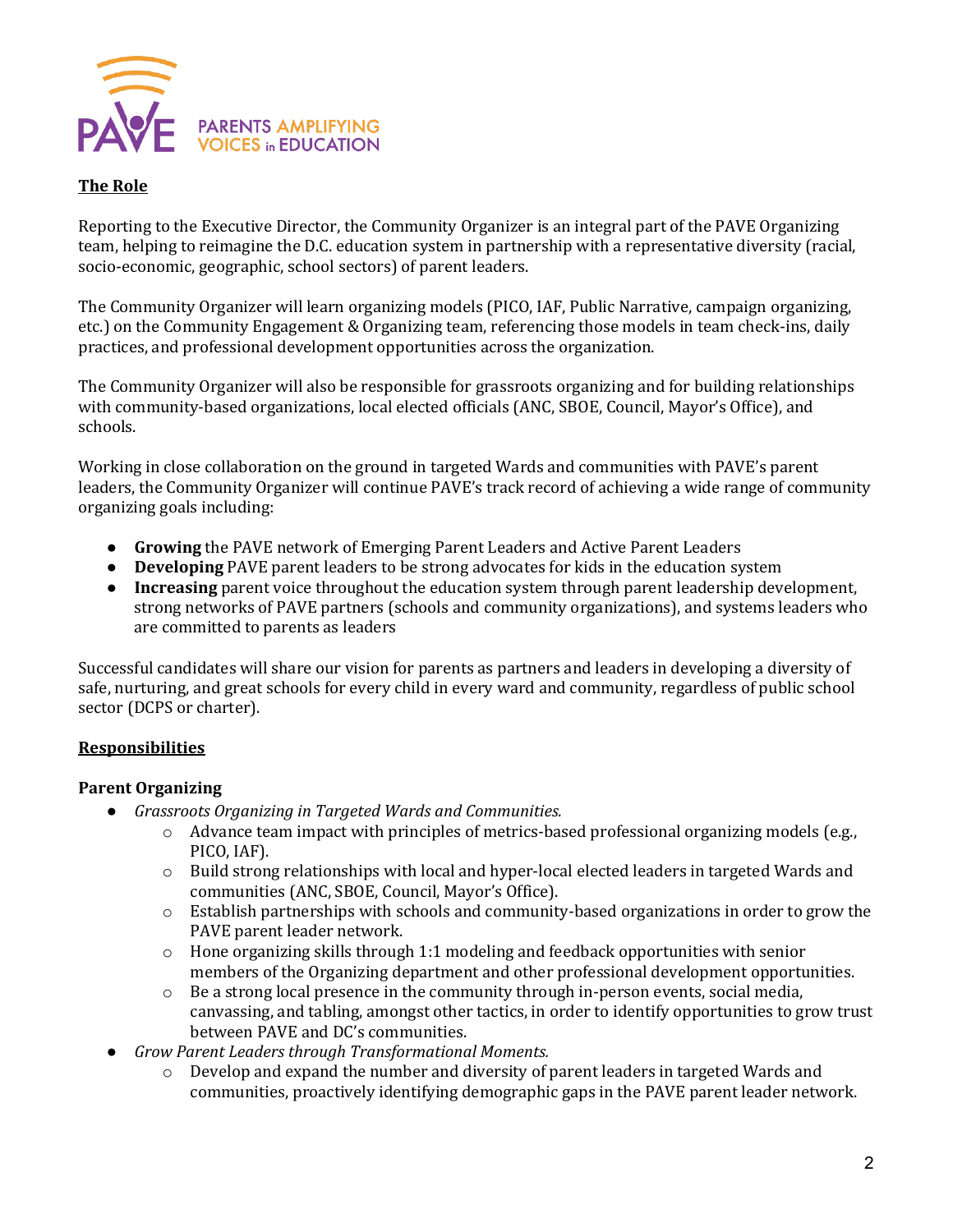

- Support parent leaders in growing as organizers in their own communities and in the PAVE parent leader network.
- $\circ$  Practice and refine strong parent meeting facilitation skills using the PAVE Meeting Facilitation Rubric.
- $\circ$  Work closely with the Policy, Advocacy, and Communications departments to identify targeted opportunities (focus groups, blogs, op/eds, testimonies, campaign actions, PLE boards) for parents at all levels of the leadership ladder (Leadership, Active, and Emerging).
- $\circ$  Build Profiles of a Parent Leader for parents in the target Wards.

# **Data Management**

- *Data Entry.*
	- $\circ$  Track all parent engagement event attendances and interactions including 1:1s, phone calls, texts in PAVE's Salesforce database.
	- $\circ$  Ensure accurate and prompt data entry.
	- $\circ$  Help to identify issues in data collection in target Wards, raising them immediately with the Executive Director and senior organizers, and the Ops & Systems teams as needed.
- *Identifying Data Trends.* 
	- $\circ$  With guidance from the Executive Director and senior organizers, review data dashboards and parent network reports in SalesForce regularly.
	- o With guidance from the Executive Director and senior organizers, enhance and improve organizer data practices in order to reach ambitious goals for parent 1:1s and parent actions.

# Assist the Executive Director and Senior Organizers in other community engagement and organizing **matters** as identified and assigned.

## **Qualifications**

The Community Organizer will be thoroughly committed to PAVE's mission and should possess a background in community organizing. Successful candidates thrive in fast-paced, dynamic work environments, and seek out opportunities to work in close collaboration with staff, parents, and community members. Candidates with experience in high-performing start-ups are preferred.

The Community Organizer must keep their work grounded in the experiences of the parent leaders PAVE serves, keep their work centered in principles of community-centered policy, and ensure that the way we communicate about our work elevates Black and Brown parents as policy experts. Ideal candidates must have a commitment to the District of Columbia and to the voices of Black and Brown parents, with a focus on making sure that historically marginalized communities have a voice in systems.

We seek team members who are unafraid to tackle issues of race & equity both internally and externally with the system.

Concrete demonstrable experience and other qualifications include:

- 0-4 years of professional, full-time work experience with experience in organizing preferred (IAF, PICO, Public Narrative, campaign organizing, etc.);
- Bachelor's degree preferred;
- Interest in organizing history, philosophy, and strategy;